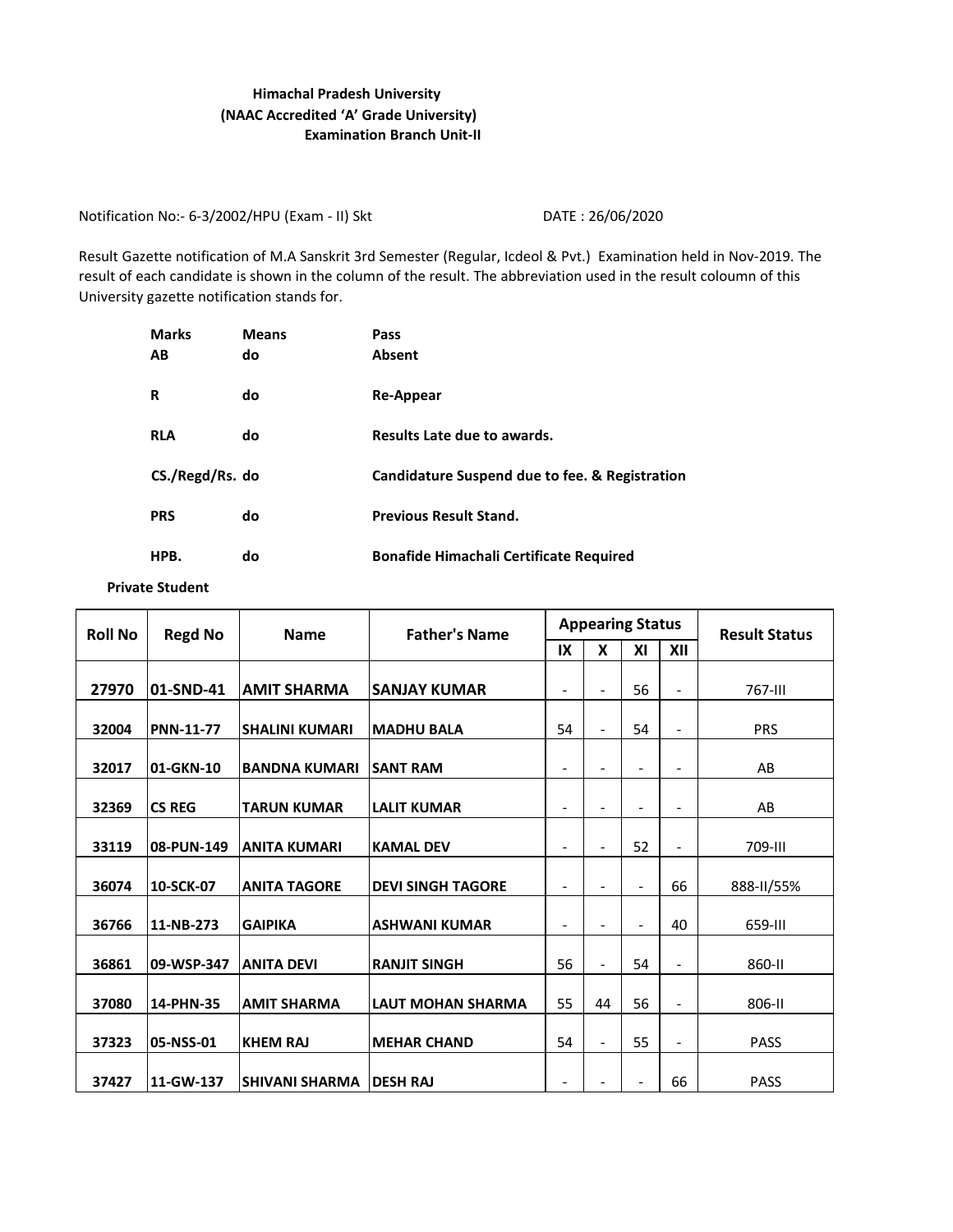| 37553 | 06-SVS-16            | <b>ANITA KUMARI</b>                | <b>MAHATAM CHAND</b>       | $\qquad \qquad \blacksquare$ | $\overline{a}$           |                          | 61                           | 805-II          |
|-------|----------------------|------------------------------------|----------------------------|------------------------------|--------------------------|--------------------------|------------------------------|-----------------|
| 37622 | 08-PKL-06            | <b>PUJA SHUKLA</b>                 | YOG RAJ                    | $\overline{\phantom{a}}$     | $\frac{1}{2}$            | $\overline{\phantom{a}}$ | $\overline{a}$               | AB              |
| 37770 | 09-SCK-02            | <b>VIKAS SHARMA</b>                | <b>PRAKASH SHARMA</b>      | $\overline{\phantom{0}}$     | $\overline{\phantom{0}}$ |                          |                              | GAP Two year    |
| 37771 | 08-NSC-24            | <b>PUSHPENDER</b><br><b>SHARMA</b> | <b>SURAT SHARMA</b>        | $\overline{\phantom{a}}$     | $\overline{a}$           |                          | $\qquad \qquad \blacksquare$ | GAP Two year    |
| 37772 | 10-SCS-44            | <b>SUNIL DUTT</b><br><b>SHARMA</b> | <b>BRAHMA NAND</b>         | $\overline{\phantom{a}}$     | $\overline{\phantom{a}}$ | 51                       | $\qquad \qquad \blacksquare$ | <b>PRS</b>      |
| 37775 | 15-CC-SKT-02 SHARMA  | <b>ANIL KUMAR</b>                  | <b>MANMOHAN LAL SHARMA</b> | 64                           | 59                       | 59                       | 53                           | <b>PRS</b>      |
|       |                      |                                    |                            |                              |                          |                          |                              |                 |
| 37779 | 07-SND-10            | <b>PAWAN SHARMA</b>                | <b>HARI RAM</b>            | 52                           | $\frac{1}{2}$            | $\overline{\phantom{a}}$ | $\qquad \qquad \blacksquare$ | 856-II          |
| 37781 |                      | 15-CC-SKT-04 YOGESH SHARMA         | <b>OM PRAKASH</b>          | 46                           | $\overline{a}$           | 51                       | $\overline{\phantom{a}}$     | 778-III         |
| 37821 | 10-PKL-467           | <b>RAM LOK</b><br><b>SHUBHAM</b>   | <b>KALI DASS</b>           | $\overline{\phantom{a}}$     | $\overline{\phantom{0}}$ | 53                       |                              | 813-II          |
| 37871 | 15-CC-SKT-10 SHARMA  |                                    | <b>PRAKASH CHAND</b>       | $\overline{\phantom{a}}$     | $\overline{\phantom{a}}$ | $\overline{\phantom{a}}$ | $\overline{\phantom{0}}$     | GAP Two year    |
| 37872 | 15-CC-SKT-11 RAM LAL |                                    | <b>TEJ SINGH</b>           | 55                           | $\overline{a}$           | $\overline{\phantom{a}}$ | 66                           | 936-II upto 55% |
| 37982 | 12-PMA-890           | <b>GAURAV SHARMA</b>               | <b>HIMENDER LAL</b>        | $\overline{\phantom{a}}$     | $\overline{\phantom{a}}$ | $\overline{\phantom{a}}$ | 46                           | PASS            |
| 38012 | 11-PBP-799           | <b>ROOP LAL</b>                    | <b>KRISHAN CHAND</b>       | $\overline{\phantom{a}}$     | $\blacksquare$           | 41                       | $\overline{\phantom{a}}$     | 825-II          |
| 38138 | 09-PCB-140           | <b>KUMARI MAMTA</b>                | <b>DALEEP SINGH</b>        | $\overline{\phantom{a}}$     | $\overline{\phantom{0}}$ |                          | $\qquad \qquad \blacksquare$ | GAP Two year    |
| 38246 | 09-AN-124            | <b>DEEPIKA RANA</b>                | <b>SUBHASH SINGH</b>       | 56                           | 46                       | 53                       | 50                           | 866-II          |
| 38273 | 12-JDC-82            | <b>RAJNI SHARMA</b>                | <b>TARA CHAND</b>          | 50                           | $\frac{1}{2}$            | $\overline{\phantom{a}}$ | $\qquad \qquad \blacksquare$ | <b>PASS</b>     |
| 38318 | 10-PKA-866           | <b>JYOTI DEVI</b>                  | <b>GURDAYAL SINGH</b>      | 54                           | $\overline{\phantom{a}}$ | $\overline{\phantom{a}}$ | $\qquad \qquad \blacksquare$ | 853-II          |
| 38388 | 10-LDA-13            | <b>ANJNA KUMARI</b>                | <b>CHITTER SINGH</b>       | 52                           | 42                       | 55                       | 55                           | <b>PRS</b>      |
| 38414 | 07-LDA-19            | <b>SURABHI</b>                     | <b>JOGINDER SINGH</b>      | 49                           | $\overline{\phantom{0}}$ |                          | -                            | 782-III         |
| 38419 | 11-GCBN-167 KRITIKA  |                                    | <b>ARUN KUMAR</b>          | $\overline{\phantom{a}}$     | $\overline{\phantom{a}}$ | $\overline{\phantom{a}}$ | -                            | AB              |
| 38464 | 10-MA-1712           | <b>SHEFALI</b>                     | <b>RAKESH DOGRA</b>        | 46                           | $\overline{\phantom{0}}$ | $\overline{\phantom{a}}$ | -                            | 680-III         |
| 38467 | 02-NSS-58            | <b>SNEH LATA</b>                   | <b>KHEM CHAND</b>          | $\overline{\phantom{a}}$     | 29                       | $\blacksquare$           | $\overline{\phantom{0}}$     | R/X             |
| 38491 | 96-SVS-01            | <b>ROSHAN LAL</b>                  | <b>NARAD RAM</b>           | $\overline{\phantom{a}}$     | $\overline{\phantom{0}}$ |                          | 41                           | PASS            |
| 38611 | 12-SVS-09            | <b>LEELA DEVI</b>                  | <b>BUDHI SINGH</b>         | 58                           | $\overline{\phantom{0}}$ |                          | -                            | PASS            |
| 38630 | 07-SVT-20            | <b>ABHISHEK RANTA</b>              | <b>MOHAN LAL RANTA</b>     |                              | $\overline{\phantom{0}}$ |                          | -                            | AB              |
| 38648 | 10-SCS-01            | <b>BHAWNA</b>                      | <b>MADAN LAL</b>           | -                            | -                        |                          |                              | AB              |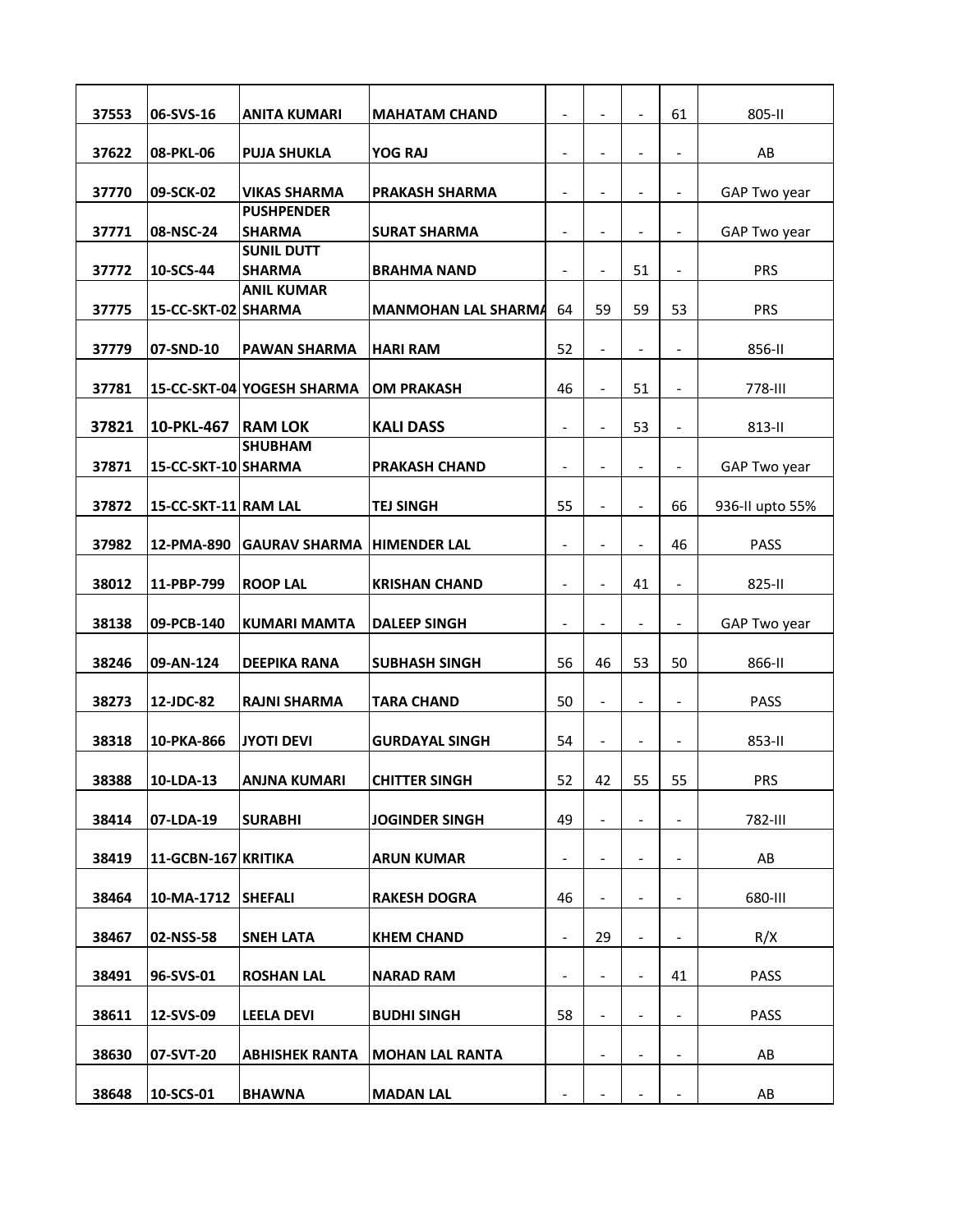| 38662 | 03-SCS-20               | POONAM SHARMA JAI DUTT SHARMA        |                           | 62                       |                          |                              | 60                           | 846-II      |
|-------|-------------------------|--------------------------------------|---------------------------|--------------------------|--------------------------|------------------------------|------------------------------|-------------|
| 38681 | 08-SCD-11Q              | <b>SHIV JEET</b>                     | <b>MADAN LAL</b>          | 40                       | $\frac{1}{2}$            | 46                           | -                            | 810-II      |
| 38808 | 10-GKN-34               | <b>MANOJ KUMAR</b>                   | <b>SAHI RAM</b>           | $53 -$                   | $\overline{\phantom{0}}$ | $\overline{\phantom{a}}$     | 48                           | PASS        |
| 39157 | 07-MA-380               | <b>SUMNA DEVI</b>                    | <b>INDER SINGH</b>        | 40-                      | $\overline{a}$           | $\overline{\phantom{0}}$     | 38                           | 659-III     |
| 39158 | 15-PMA-37               | <b>DURGA DASS</b>                    | <b>CHET RAM</b>           | $\overline{\phantom{a}}$ | $\overline{\phantom{0}}$ |                              | -                            | AB          |
| 39221 | 12-PKA-2418 IDEV RAJ    |                                      | <b>PIAR CHAND</b>         | $\overline{\phantom{0}}$ | $\overline{\phantom{0}}$ | 54                           | $\overline{a}$               | 818-II      |
| 39246 | 08-SVS-53               | <b>SAPNA</b>                         | <b>SHYAM LAL</b>          | 58                       | $\overline{\phantom{0}}$ | $\overline{\phantom{a}}$     | -                            | PASS        |
| 39324 | 92-PSA-328              | <b>VRIJENDER KUMAR RAMPAL SHARMA</b> |                           | 40                       | 39                       |                              | -                            | <b>PASS</b> |
| 39355 | 10-SCS-43               | <b>PAWAN DUTT</b>                    | <b>VIDYA DUTT</b>         | $\frac{1}{2}$            | 41                       | $\qquad \qquad \blacksquare$ | Α                            | R/XII       |
| 39502 | 09-GKN-02               | <b>PRAVESH</b>                       | <b>JATTI RAM</b>          | $42 -$                   | $\overline{\phantom{0}}$ |                              | -                            | <b>PASS</b> |
| 39614 | 03-SVS-12               | YUGAL KISHOR                         | <b>TEJA SINGH</b>         | 50                       | 37                       | 58                           | 53                           | 816-II      |
| 39679 | 13-DCK-239              | VANDNA<br><b>CHOUDHARY</b>           | <b>PAWAN KUMAR</b>        | $\overline{\phantom{a}}$ | $\overline{\phantom{a}}$ | $\overline{\phantom{a}}$     | 43                           | <b>PASS</b> |
| 39737 | 13-GCA-426              | <b>ITIKA SHARMA</b>                  | <b>KASTURI LAL</b>        | $62 -$                   | $\overline{\phantom{0}}$ | $\qquad \qquad \blacksquare$ | $\overline{a}$               | 835-II      |
|       |                         |                                      |                           |                          |                          |                              |                              |             |
| 39783 | 08-PCB-172              | <b>LATA DEVI</b>                     | <b>GIAN CHAND</b>         | $\overline{\phantom{a}}$ | 38                       | $\overline{\phantom{a}}$     | 40                           | <b>PASS</b> |
| 39818 | 10-PKA-2228 ANISHI DEVI |                                      | <b>BALKAR SINGH</b>       | $56-$                    | $\overline{\phantom{0}}$ | $\overline{\phantom{a}}$     | 42                           | PASS        |
| 39819 | 16-PKA-21               | <b>SONIA</b>                         | <b>UTTAM CHAND</b>        | 54-                      | $\overline{\phantom{0}}$ | $\overline{\phantom{a}}$     | 41                           | 741-III     |
| 39823 | 09-DCK-75               | <b>PRYINKA</b>                       | <b>ARVIND KUMAR WALIA</b> | 71                       | 62                       | 66                           | 54                           | 253         |
| 39855 | 12-PKA-993              | <b>MADHU BALA</b>                    | <b>KARNAIL SINGH</b>      | 54                       | 51                       | 50                           | 59                           | PASS        |
| 39875 | 11-WSP-455              | JAI ANU BHARTI                       | <b>CHAIN SINGH</b>        | $\overline{\phantom{0}}$ |                          |                              | 25                           | R/XII       |
| 39876 | 13-AN-236               | <b>REKHA DEVI</b>                    | <b>SANTOKH SINGH</b>      | 52                       | 48                       | 51                           | 59                           | 210         |
| 39879 | 13-AN-238               | <b>REETA DEVI</b>                    | <b>JAGDEEP SINGH</b>      | 56                       | 48                       | 54                           | $\qquad \qquad \blacksquare$ | 800-II      |
| 39882 | 09-WSP-04               | <b>SAPANA KUMARI</b>                 | <b>GHAN SHYAM</b>         | $\overline{\phantom{a}}$ | 36                       | $\overline{\phantom{a}}$     | $\qquad \qquad \blacksquare$ | <b>PRS</b>  |
| 39925 | 11-PKA-190              | <b>INDU BALA</b>                     | <b>TILAK RAJ</b>          | 50                       | $\overline{\phantom{0}}$ | $\overline{\phantom{0}}$     | -                            | 741-III     |
| 40040 | 07-SVS-01               | <b>SUSHEEL</b>                       | <b>TOLE RAM</b>           | 70                       | 64                       | $\qquad \qquad \blacksquare$ | 62                           | $975 - 1$   |
| 40066 | 05-GKN-48               | <b>KRISHAN</b><br><b>CHARAQN</b>     | <b>RONKI RAM</b>          | А                        | $\overline{\phantom{0}}$ | A                            | 51                           | R/IX, XI    |
| 40156 | 04-SVT-21               | <b>RAJINDER</b>                      | <b>DHENKO</b>             | 40                       |                          |                              | 48                           | 752-III     |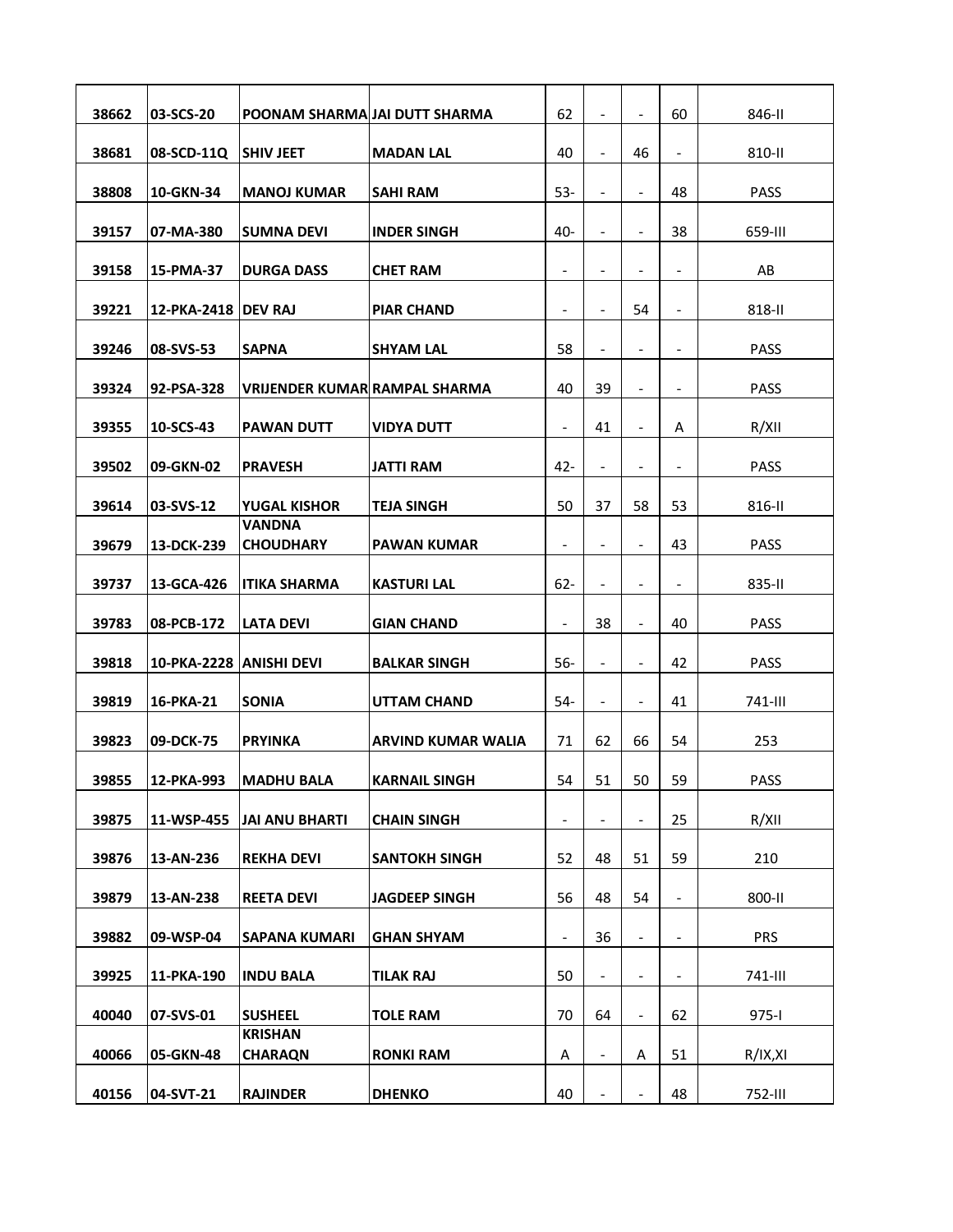| 40369 | 16-PKA-15       | <b>SARITA</b>                          | <b>ASHOK VIG</b>           | 51                       |                          | 52                       | 44                           | <b>PASS</b>     |
|-------|-----------------|----------------------------------------|----------------------------|--------------------------|--------------------------|--------------------------|------------------------------|-----------------|
|       | 40384 11-CDH-66 | <b>SOUNALI</b>                         | <b>SURAM RAJ</b>           | 37                       | $\overline{\phantom{a}}$ | $\overline{\phantom{a}}$ | $\overline{a}$               | <b>PASS</b>     |
| 40502 | 16-PMA-22       | <b>VINOD KUMAR</b>                     | OMA DATT                   | $\overline{\phantom{a}}$ | $\overline{\phantom{0}}$ | 60                       |                              | PASS            |
| 40520 | 11-SVT-05       | <b>RAJKUMARI</b>                       | <b>SARDAR SINGH</b>        | 50                       | $\overline{\phantom{0}}$ | $\overline{\phantom{a}}$ | 65                           | 883-II          |
| 40575 |                 | 10-PMA-1604 FIROJ KUMAR                | <b>NARESH KUMAR</b>        | $\overline{\phantom{a}}$ | $\overline{\phantom{0}}$ | $\overline{\phantom{a}}$ | 48                           | 881-II upto 55% |
| 40591 | 12-SDR-03       | <b>ROHIT SHARMA</b>                    | <b>SAT PAL</b>             | $\overline{\phantom{a}}$ | $\overline{a}$           |                          | -                            | AB              |
| 40602 | 08-SCS-32       | <b>SUDHIR SHARMA</b>                   | <b>BABU RAM SHARMA</b>     | $\overline{\phantom{a}}$ | $\overline{\phantom{a}}$ | 52                       | -                            | 800-II          |
|       |                 |                                        |                            |                          |                          |                          |                              |                 |
| 40607 | 10-BSK-07       | <b>NEERAJ KUMAR</b>                    | <b>BISHAN SINGH</b>        | $\overline{\phantom{0}}$ |                          | $\blacksquare$           | 42                           | 749-III         |
| 40661 | 14-SMC-06       | <b>SUDHEER KUMAR</b>                   | <b>PREM SAGAR</b>          | 50                       | $\overline{\phantom{0}}$ |                          | -                            | PASS            |
| 40781 | 10-PSN-549      | <b>RISHU GUPTA</b>                     | <b>PARAS RAM GUPTA</b>     | $\overline{\phantom{0}}$ | $\overline{\phantom{0}}$ | 51                       | -                            | 648-III         |
| 40795 | 14-GKN-17       | PARVINDER KAUR<br><b>PIYUSH KUMAR</b>  | <b>GURMEET SINGH</b>       | 50                       | 52                       |                          |                              | 770-III         |
| 40871 | 12-SVS-53       | <b>SHARMA</b>                          | <b>HARISH KUMAR SHARMA</b> | 54                       | $\overline{\phantom{a}}$ | $\overline{\phantom{a}}$ | $\qquad \qquad \blacksquare$ | 675-III         |
| 40916 | 12-NSC-06       | <b>ROHIT</b>                           | <b>BAL KRISHAN</b>         | 37                       | $\overline{\phantom{0}}$ |                          | $\overline{a}$               | PASS            |
| 40957 | 11-VCC-14       | <b>VIVEK SHARMA</b>                    | <b>KAMA DEV</b>            | $\overline{\phantom{a}}$ | 36                       |                          | -                            | PASS            |
| 41050 | 13-GCA-425      | <b>ANU BALA</b>                        | <b>KISHORI LAL</b>         | 52                       | $\overline{\phantom{0}}$ | $\overline{\phantom{a}}$ | -                            | 765-III         |
| 41088 | 14-NB-581       | <b>NEETU DEVI</b>                      | <b>SURINDER KUMAR</b>      | $\overline{\phantom{0}}$ | $\overline{\phantom{0}}$ | $\overline{\phantom{0}}$ | 38                           | <b>PASS</b>     |
| 41123 | 13-GCN-29       | <b>SANYOGITA DEVI</b>                  | <b>SURESH KUMAR</b>        | $\overline{\phantom{a}}$ | $\overline{\phantom{a}}$ | $\overline{\phantom{a}}$ | $\qquad \qquad \blacksquare$ | NA-II           |
| 41146 |                 | 02-WSP-648 MONIKA SHARMA   PURAN CHAND |                            |                          | 36                       |                          |                              | 679-III         |
| 41160 | 10-PKA-480      | <b>SHEELA DEVI</b>                     | <b>PRITAM CHAND</b>        | 50                       | 36                       | 48                       | 57                           | 191             |
| 41168 | 13-KD-573       | <b>NEHA DEVI</b>                       | <b>RATTAN CHAND</b>        | 60                       | $\overline{\phantom{0}}$ | $\overline{\phantom{a}}$ | -                            | 778-III         |
| 41191 | 14-GST-257      | SRISHTI WALIA                          | <b>ONKAR WALIA</b>         | 42                       | 36                       | 56                       | 36                           | 170             |
| 41217 | 10-PKL-327      | <b>HEERA MANI</b>                      | <b>TARA CHAND</b>          | 57                       | 40                       | 54                       | 55                           | 206             |
| 41219 | 05-LDA-10       | <b>SATISH GAUTAM</b>                   | <b>HAKAM CHAND</b>         | 36                       | 38                       | $\overline{\phantom{a}}$ | 54                           | 820-II          |
| 41238 | 09-SVS-124      |                                        | <b>RAJ DEV</b>             | 50                       | -                        |                          | -                            | 822-II          |
|       |                 | <b>LALITA KUMARI</b>                   |                            |                          |                          |                          |                              |                 |
| 41244 |                 | 12-MA-1019   VEJAYATA DEVI             | <b>KESHAV RAM</b>          | 54                       | 49                       | 52                       | 38                           | 193             |
| 41245 |                 | 06-PMA-1350 NEELAM KUMARI              | <b>PURAN CHAND</b>         | 50                       | 36                       | 49                       | 36                           | 171             |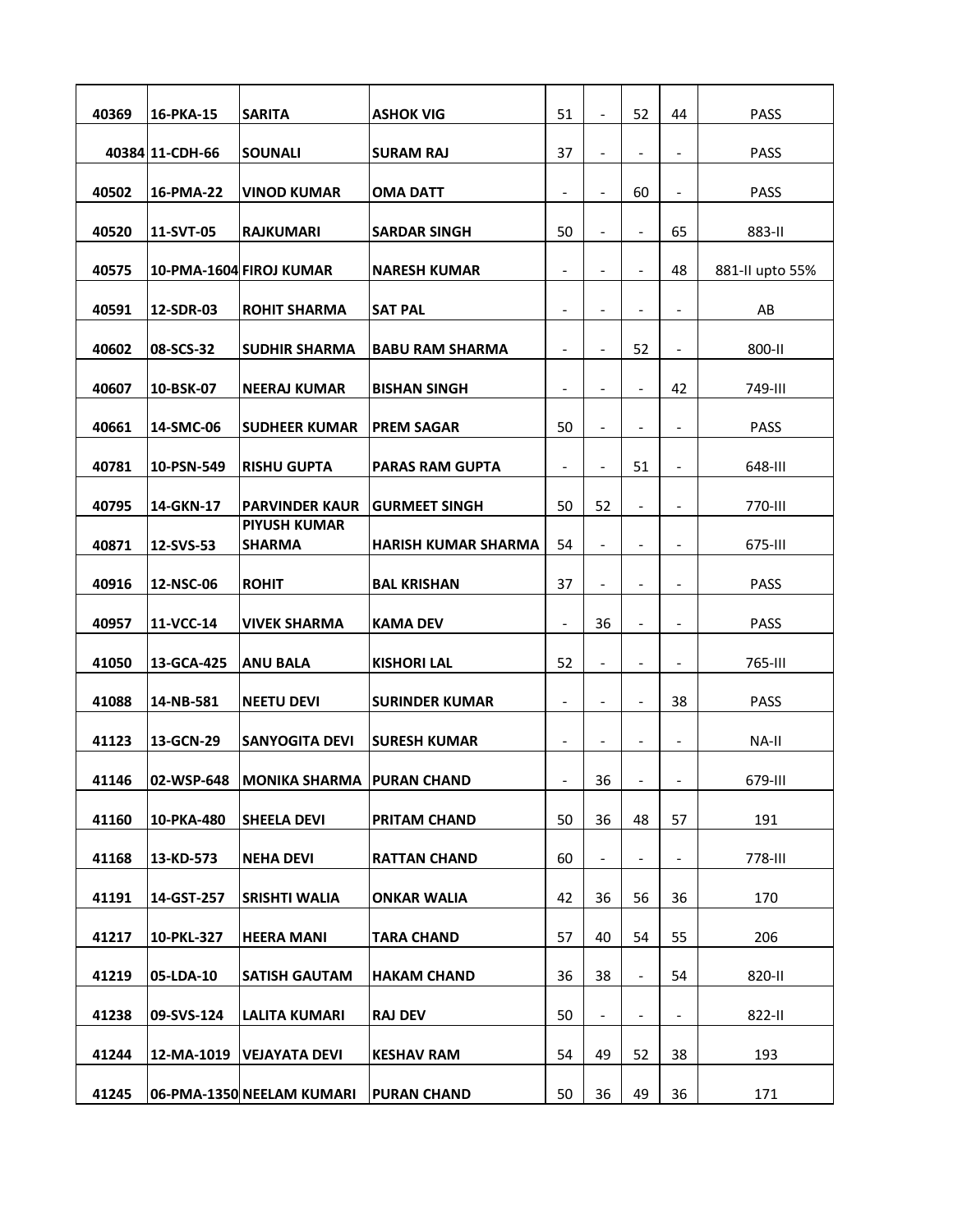| 41250 | 14-MA-1190  | <b>VAISHALI</b>            | <b>GOPAL KRISHAN</b>  | Α                        | Α                            | Α                        | 39                           | R/IX, X, XI     |
|-------|-------------|----------------------------|-----------------------|--------------------------|------------------------------|--------------------------|------------------------------|-----------------|
| 41256 | 13-SVS-12   | YAMUNA KUMARI KAMAL DEV    |                       | 72                       | $\overline{\phantom{a}}$     | $\overline{\phantom{a}}$ | $\qquad \qquad \blacksquare$ | <b>PRS</b>      |
| 41264 | 14-MA-1186  | <b>LEELA DEVI</b>          | <b>MAN SINGH</b>      | 50                       | 40                           | 45                       | 37                           | 755-III         |
| 41266 | 07-MA-404   | <b>MEENAKSHI</b>           | <b>NARENDER KUMAR</b> | $\overline{\phantom{0}}$ |                              |                          | -                            | AB              |
| 41268 | 13-SVS-47   | <b>MEENA KUMARI</b>        | <b>PURAN CHAND</b>    | $\overline{\phantom{a}}$ | $\overline{\phantom{0}}$     | $\overline{\phantom{a}}$ | -                            | AB              |
| 41271 | 12-SVS-07   | <b>NEHA KUMARI</b>         | <b>PADAM SINGH</b>    | $\overline{\phantom{a}}$ | $\overline{a}$               | $\overline{\phantom{0}}$ | 63                           | 904-II          |
| 41272 | 88-SVS-49   | <b>UMA BHARTI</b>          | <b>BANSILAL</b>       | 51                       | $\overline{\phantom{0}}$     | $\overline{\phantom{a}}$ | -                            | PASS            |
| 41285 | 08-GKN-10   | <b>POONAM DEVI</b>         | <b>PRADEEP KUMAR</b>  | $\blacksquare$           | 39                           | $\frac{1}{2}$            | 47                           | 709-III         |
| 41292 | 07-GKN-04   | <b>ASHA KUMARI</b>         | <b>LAYAK RAM</b>      | 52                       | $\overline{\phantom{0}}$     |                          | -                            | 764-III         |
| 41302 | 15-PKA-1530 | IRANJANA DEVI              | ATMA RAM              | $\overline{\phantom{0}}$ | 31                           |                          | -                            | R/X             |
|       |             |                            |                       |                          |                              |                          |                              |                 |
| 41318 | 12-PSA-794  | <b>SHEETAL</b>             | <b>BIHARI LAL</b>     | 58                       | $\overline{\phantom{0}}$     |                          | $\overline{a}$               | 895-II          |
| 41319 | 12-PSA-795  | <b>PINGLA DEVI</b>         | <b>DURGA SINGH</b>    | 55                       | $\overline{\phantom{a}}$     | $\overline{\phantom{a}}$ | $\overline{\phantom{a}}$     | 845-II          |
| 41326 | 15-PMA-22   | <b>SOM KRISHAN</b>         | <b>JAI PRAKASH</b>    | $\overline{\phantom{a}}$ | $\overline{\phantom{0}}$     | $\overline{\phantom{a}}$ | 57                           | 876-II          |
| 41328 | 06-SVS-194  | YOG RAJ                    | <b>JAI RAM</b>        | 55                       | 42                           | 58                       | 51                           | 206             |
| 41329 |             | 08-PMA-1272 MAN MOHAN      | KAMESHWAR SHARMA      | $\overline{\phantom{a}}$ | $\qquad \qquad \blacksquare$ | $\overline{\phantom{a}}$ | $\overline{\phantom{a}}$     | AB              |
| 41335 | 04-VCC-57   | <b>ARUNA KUMARI</b>        | <b>SHER SINGH</b>     | 64                       | 48                           | $\overline{\phantom{a}}$ | 58                           | 909-II upto 55% |
| 41338 | 11-SVS-77   | <b>PRIYANKA</b>            | <b>DUNI CHAND</b>     | 60                       | 47                           | 64                       | 45                           | 216             |
| 41353 | 06-SVT-54   | <b>KAPIL DEV</b>           | <b>KARAM DASS</b>     |                          |                              | 41                       | 40                           | 748-III         |
| 41355 | 10-SVT-35   | SANDEESHANA<br><b>DEVI</b> | <b>CHAMAN LAL</b>     | 52                       | 39                           | 62                       | 58                           | 211             |
| 41364 | 08-SCS-05   | <b>NISHCHALA</b>           | <b>OM PRAKASH</b>     | 67                       | 59                           |                          | Α                            | R/XII           |
| 41371 | 12-SCD-07   | <b>KAJAL</b>               | <b>SURINDER RANA</b>  | 38                       | $\overline{\phantom{0}}$     |                          | -                            | <b>PASS</b>     |
| 41401 | 12-VPT-10   | POONAM SHARMA MADAN LAL    |                       | 36                       | 39                           | A                        | Α                            | R/XI,XII        |
| 41461 | 10-PBP-246  | <b>MANJU SHARMA</b>        | <b>VED PRAKASH</b>    | $\overline{\phantom{a}}$ | $\overline{\phantom{0}}$     |                          | $\overline{\phantom{a}}$     | AB              |
| 41471 | 17-PCB-02   | <b>SONIA KUMARI</b>        | <b>JAI SINGH</b>      | 72                       | 57                           | A                        | 44                           | R/XI            |
| 41490 | 14-AN-594   | <b>RUCHIKA</b>             | <b>ASHOK VIG</b>      | 49                       | 41                           |                          | -                            | 755-III         |
| 41519 | 06-PKL-78   | <b>KALU DEVI</b>           | <b>VEER DASS</b>      | 36                       | Α                            | 45                       | 49                           | R/X             |